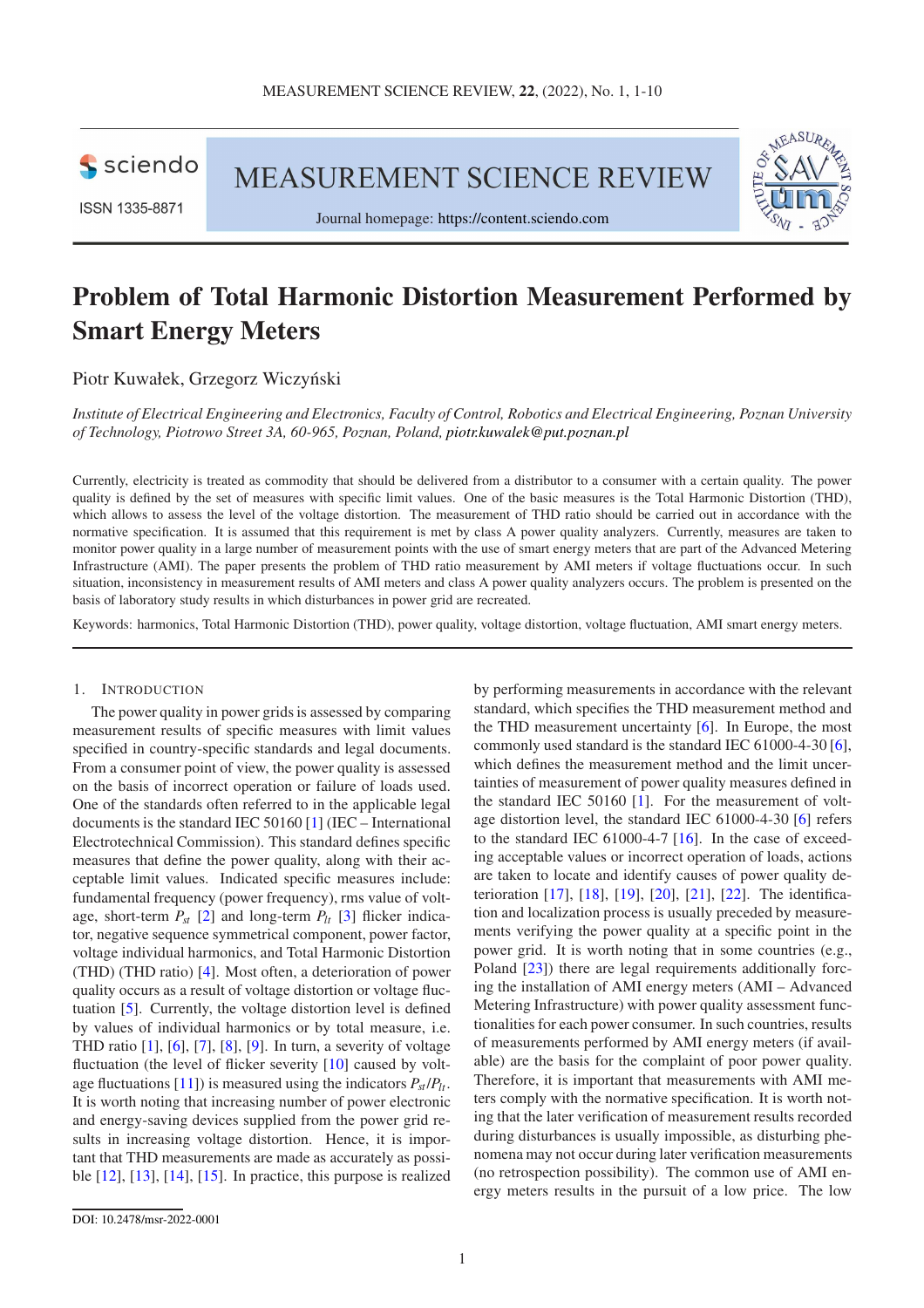price of the measuring system is often inconsistent with the expected measuring circuit quality. It can result in inconsistency of selected functionalities of AMI meters with the standard IEC 61000-4-30 [\[6\]](#page-8-2). An example of such inconsistency can be THD measurements according to the standard IEEE 1459-2010 [\[24\]](#page-8-20) (implemented in most AMI meters with the possibility of power quality evaluation), which defines the THD measurement method that does not require significant performance of processor (IEEE – Institute of Electrical and Electronics Engineers).

The paper presents the comparison of measurement results of six AMI meters with power quality evaluation functionalities with measurement results of class A power quality analyzer. Three-phase AMI meters of two manufacturers from different countries were used in the research. In the research on THD measurement were considered four types of supply voltage:

- "pure cosine",
- typical distorted voltage occurring in the low voltage (LV) network "clipped cosine" and "sharpened cosine" [\[25\]](#page-8-21), [\[26\]](#page-8-22), [\[27\]](#page-8-23),
- voltage fluctuation modeled using amplitude modulation (AM) - typical model for a stiff power grid [\[28\]](#page-8-24), [\[29\]](#page-8-25), [\[30\]](#page-8-26), [\[31\]](#page-8-27),
- fluctuation of distorted voltage [\[32\]](#page-8-28), [\[33\]](#page-9-0), [\[34\]](#page-9-1) (the most common situation in a LV networks).

The carried out own research and available literature [\[25\]](#page-8-21), [\[26\]](#page-8-22), [\[27\]](#page-8-23) show that "clipped cosine" is the most common type of voltage distortion in LV networks. The inconsistency of THD measurement by AMI energy meters and by class A power quality analyzer are presented based on carried out experimental studies. The inconsistency of THD measurement increases with the increasing voltage fluctuation severity. The presented inconsistency in THD measurements shows the need to standardize voltage distortion assessment with the use of THD ratio in the process of power quality evaluation.

#### 2. PRINCIPLES OF THD MEASUREMENT

Currently, only voltage and current are directly measured in most instruments used in the process of power quality evaluation (e.g., power quality analyzers, AMI energy meters). These signals are conditioned, low-pass filtered using an anti-aliasing filter, and then converted from analog to digital form. On the basis of obtained values of voltage/current samples, specific measures are determined (including THD ratio) by microcontroller with the implemented measurement method [\[35\]](#page-9-2). In practice, three methods of THD measurement (specified in the relevant normative and legal documents) are used to assess the voltage/current distortion level.

The standard IEC  $\overline{50160}$  [\[1\]](#page-7-0) and applicable legal documents in some countries define THD ratio as:

$$
\text{THD} = \sqrt{\sum_{h=2}^{40} (u_h)^2},
$$
 (1)

where:  $h$  is harmonic order,  $u_h$  is the relative percentage value of contribution of *h*-th harmonic in relation to the fundamental component.

The standard IEC 61000-4-30 [\[6\]](#page-8-2) defines methods and uncertainties of measurement of individual power quality measures. In the case of THD measurement, the standard IEC 61000-4-30 [\[6\]](#page-8-2) refers to the standard IEC 61000-4- 7 [\[16\]](#page-8-12). This standard specifies the method of THD measurement based on harmonics determined using Discrete Fourier Transform (DFT). Considering the non-stationary nature of supply voltage related to load changes in the power grid, the standard IEC 61000-4-7 [\[16\]](#page-8-12) specifies the method of THD measurement using the subgrouping method (aimed at limiting the "spectrum leakage" phenomenon effects [\[16\]](#page-8-12), [\[36\]](#page-9-3), [\[37\]](#page-9-4)) for the measured signal in a rectangular measurement window with a duration equal to  $N \cdot T_c$ , where  $T_c$  is the fundamental period of measured signal and *N* is the total number of fundamental periods in the measurement window. In the case of a power grid with a fundamental frequency of  $f_c = 1/T_c = 50$  Hz, the standard IEC 61000-4-7 [\[16\]](#page-8-12) specifies  $N = 10$ . DFT analysis result for the indicated measurement window has a resolution of  $\Delta f = 1/(N \cdot T_c)$  [\[35\]](#page-9-2), [\[38\]](#page-9-5). The method of THD measurement for class A power quality analyzers using the subgrouping method can be described by the relationship:

<span id="page-1-1"></span>
$$
\text{THD} = \sqrt{\sum_{h=2}^{40} \left( \frac{\sum_{i=-1}^{1} (U_{C,N\cdot h+i})^2}{\sum_{i=-1}^{1} (U_{C,N+i})^2} \right)} \cdot 100\%, \tag{2}
$$

where:  $U_{C,k=N\cdot h+i}$  is the rms value of *k*-th DFT component with frequency  $f_k$ , which is a total multiple of frequency resolution  $\Delta f$  of DFT analysis  $f_k = k \cdot \Delta f$ .

In the case of AMI smart energy meters, most manufacturers declare that the method of THD measurement in these instruments is carried out in accordance with the standard IEEE 1459-2010 [\[24\]](#page-8-20). It is worth noting that some manufacturers do not define the method of THD measurement. Hence, it is often necessary to conduct a comprehensive test AMI meters to determine the method of THD measurement. The standard IEEE 1459-2010 [\[24\]](#page-8-20) defines THD ratio as:

<span id="page-1-2"></span>
$$
\text{THD} = \sqrt{\frac{U^2 - U_1^2}{U_1^2}} \cdot 100\%,\tag{3}
$$

where: *U* is the rms value of measured signal,  $U_1$  is the rms value of fundamental harmonic.

<span id="page-1-0"></span>In the case of only voltage distortion by higher harmonics (without voltage fluctuation) in the power grid, the results obtained using  $(1)$ ,  $(2)$  and  $(3)$  should be equal to each other. Hence, if there is no loss of synchronization by the measuring instrument, the results of measurement by class A power quality analyzers and by AMI meters should be consistent (excluding inconsistency resulting from imperfections of measurement chains).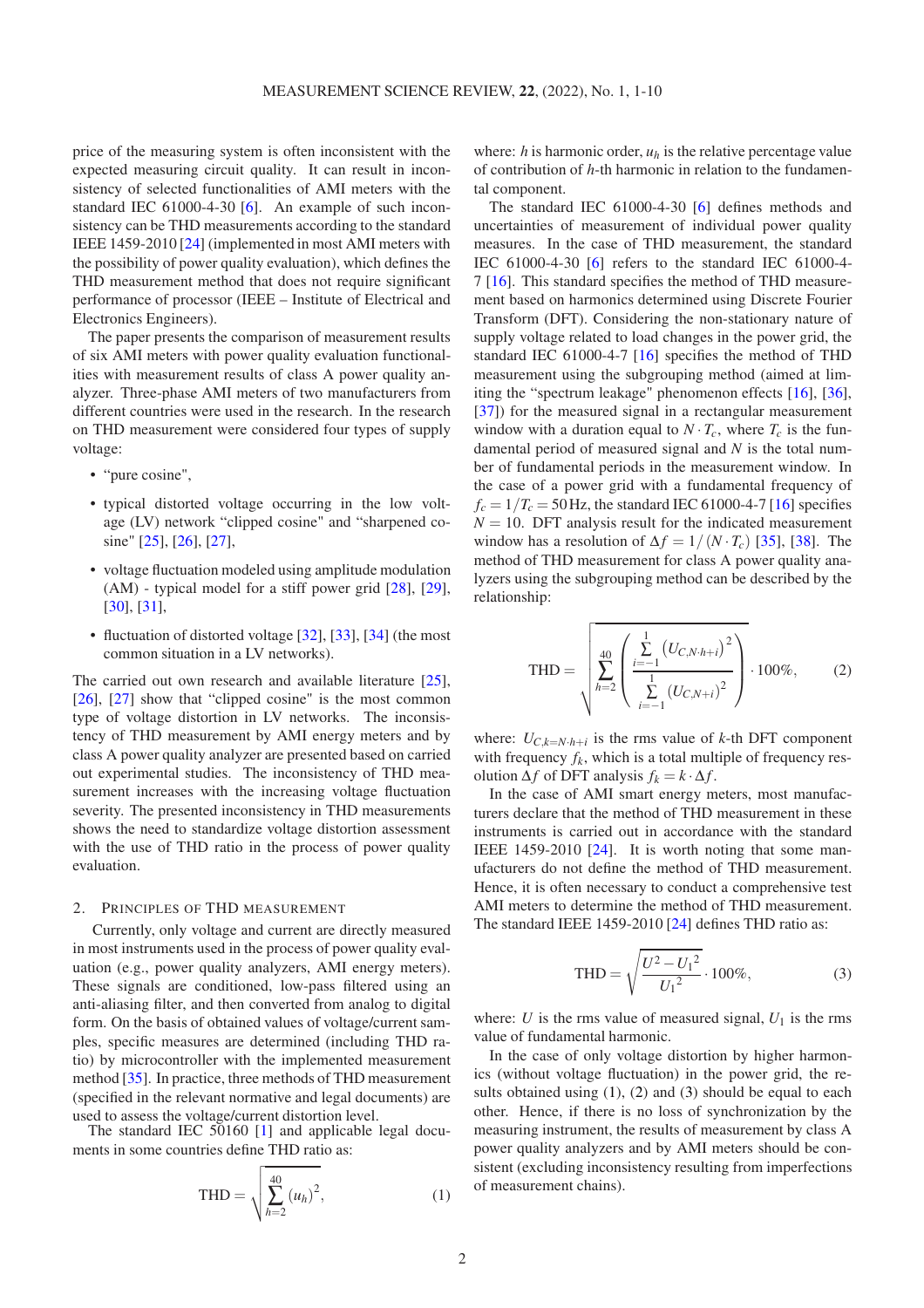# <span id="page-2-6"></span>3. SELECTED TEST SIGNALS

#### 3.1. State without disturbances – "pure cosine"

The adopted test signal at this stage can be described by the relationship:

<span id="page-2-4"></span>
$$
u(t) = \sqrt{2}U_c \cos(2\pi f_c t), \qquad (4)
$$

where:  $U_c$  is the rms value of signal,  $f_c$  is the fundamental frequency of signal. In this research stage, THD measurement results were obtained for the acceptable deviations of rms value of voltage in LV networks [\[1\]](#page-7-0), [\[39\]](#page-9-6) and for the acceptable deviations of fundamental frequency (power frequency) [\[1\]](#page-7-0), [\[39\]](#page-9-6), i.e.,  $U_c \in \{207, 230, 253\}$  V and  $f_c \in$ {47,49.5,49.9,50,50.1,50.5,52}Hz. The adopted test signal at this stage is shown in Fig[.1.](#page-2-0)

<span id="page-2-0"></span>

Fig.1. The exemplary waveform of "pure cosine".

#### <span id="page-2-7"></span>3.2. Voltage distorted by higher harmonics

Two test signals were used in the research: "clipped cosine" and "sharpened cosine". The "clipped cosine" signal is a typical distortion of the phase voltage in LV networks, caused by the charging capacitors of switching power supplies. The "sharpened cosine" signal is a typical distortion of line-to-line voltage and is caused by the distortion of "clipped cosine" phase voltages.

The "clipped cosine" type signal is described by the relationship:

<span id="page-2-2"></span>
$$
u(t) = \begin{cases} k_U m_c & \text{if } \cos(2\pi f_c t) > m_c \\ k_U \cos(2\pi f_c t) & \text{if } -m_c \ge \cos(2\pi f_c t) \le m_c \\ -k_U m_c & \text{if } \cos(2\pi f_c t) < -m_c \end{cases}
$$
(5)

where:  $f_c = 50$  Hz;  $k_U$  is a scaling value which, for a given value of  $m<sub>c</sub>$ , allows conversion of the rms value of test signal to the nominal value in LV networks, i.e.  $230V$ ;  $m_c$  defines the clipping level and is given by the equation:

$$
m_c = \frac{M_c}{M} \le 1,\tag{6}
$$

where:  $M_c$  and  $M$  are amplitudes after and before clipping, respectively (see Fig[.2.](#page-2-1)). An example of the adopted test signal of the "clipped cosine" type is shown in Fig[.2.](#page-2-1)

The "sharpened cosine" signal can be described by the relationship:

$$
u(t) = u_{L1}(t) - u_{L2}(t),
$$
\n(7)

where:  $u_{L1}(t)$  is described by [\(5\)](#page-2-2), and  $u_{L2}(t)$  is described by the relationship:

$$
u_{L2}(t) = \begin{cases} k_U m_c & \text{if } \csc 1\\ k_U \cos \left(2\pi f_c t - \frac{2\pi}{3}\right) & \text{if } \csc 2\\ -k_U m_c & \text{if } \csc 3 \end{cases}
$$
 (8)

where:

case 1: 
$$
\cos\left(2\pi f_c t - \frac{2\pi}{3}\right) > m_c
$$
\ncase 2: 
$$
-m_c \geq \cos\left(2\pi f_c t - \frac{2\pi}{3}\right) \leq m_c.
$$
\ncase 3: 
$$
\cos\left(2\pi f_c t - \frac{2\pi}{3}\right) < -m_c
$$
\n(9)

An example of the adopted test signal of "sharpened cosine" type is shown in Fig[.3.](#page-2-3)

<span id="page-2-1"></span>

Fig. 2. The exemplary waveform of "clipped cosine" for  $m_c = 0.8$ and  $k_U \approx 361.6$ .

<span id="page-2-3"></span>

Fig. 3. The exemplary waveform of "sharpened cosine" with  $m_c$  = 0.8 for  $u_{L1}(t)$  and  $u_{L2}(t)$ .

#### <span id="page-2-8"></span>3.3. Voltage fluctuation

The adopted test signal at this stage can be described by the relationship [\[40\]](#page-9-7):

<span id="page-2-5"></span>
$$
u(t) = u_c(t) \cdot \left[ 1 + \frac{1}{2} \left( \frac{\Delta U}{U} \right) \frac{1}{100} \text{sign} \left[ \cos \left( 2 \pi f_m t \right) \right] \right], \quad (10)
$$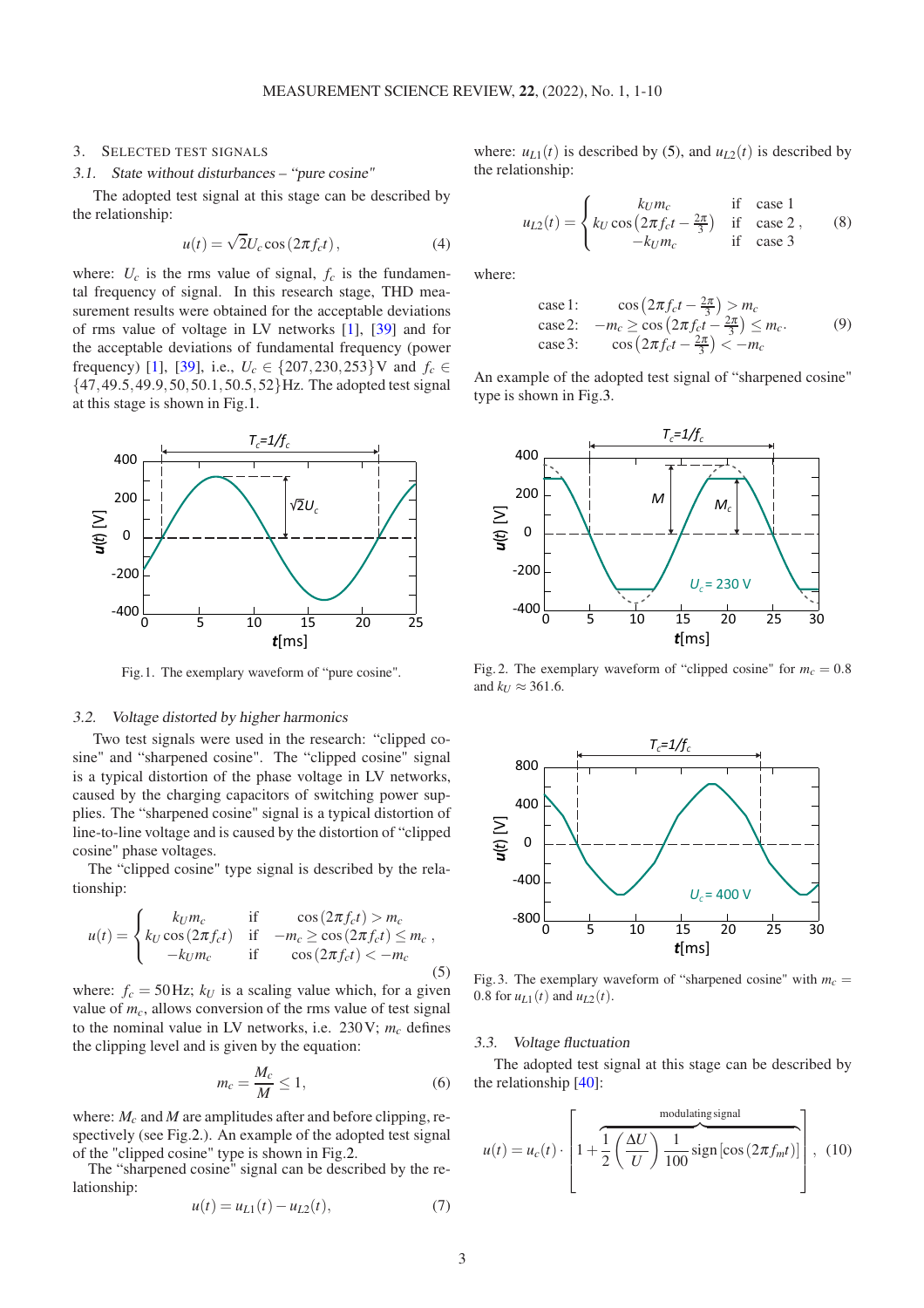where:  $u_c(t)$  is the carrier signal described by [\(4\)](#page-2-4),  $(\Delta U/U)$ is the modulation depth (relative amplitude of voltage fluctuation expressed in  $\mathcal{P}_0$ ,  $f_m$  is the frequency of modulating signal (frequency of voltage fluctuation). The adopted test signal is a typical voltage fluctuation in a stiff power grid, resulting from a cyclic switching on and off of loads. The dependence of THD measurement results on voltage fluctuation for the harmonic carrier signal is determined on the basis of obtained measurement results. The modulation depth  $(\Delta U/U)$  and modulating frequency  $f_m$  were chosen in such a way as to obtain the *Pst* value equal to 1 and 10, respectively. An example of the test signal described by [\(10\)](#page-2-5) is shown in Fig[.4.](#page-3-0)

<span id="page-3-0"></span>

Fig. 4. The exemplary waveform of voltage fluctuation with "pure cosine" carrier wave.

<span id="page-3-1"></span>

Fig.5. The exemplary waveform of voltage fluctuation with "clipped cosine" carrier wave.

#### <span id="page-3-4"></span>3.4. Fluctuation of distorted voltage

The adopted test signal at this stage can be described by [\(10\)](#page-2-5), where  $u_c(t)$  is the signal described by [\(5\)](#page-2-2) for  $m_c =$ 0.8. As previously mentioned, the test signal defined in this way represents a state often occuring in LV networks. The dependence of THD measurement results on voltage fluctuation for the distorted carrier signal is determined on the basis of obtained measurement results. The modulation depth  $(\Delta U/U)$  and modulating frequency  $f_m$  were chosen in such a way as to obtain the  $P_{st}$  value equal to 3 and 10, respectively. An example of the test signal described by [\(10\)](#page-2-5) with distorted carrier wave is shown in Fig[.5.](#page-3-1)

# 4. RESEARCH DESCRIPTION

The experimental laboratory studies were carried out in four stages. The following signals were considered at individual stages of research:

- "pure cosine" state without disturbances;
- harmonic distortion (no voltage fluctuation);
- fluctuation of non-distorted ("pure cosine") voltage;
- fluctuation of distorted voltage (supply voltage distorted by higher harmonics).

The block diagram of laboratory setup is shown in Fig[.6.](#page-4-0) In the research, test signals were generated in the following cascade: desktop computer - arbitrary generator (Agilent 33512B [\[41\]](#page-9-8)) - power amplifier (built into a programmable AC power source Chroma 61502 [\[42\]](#page-9-9)). The test signal was given to terminals of tested three-phase AMI meters and to terminals of class A power quality analyzer (PQA) (PQ Box 100  $[43]$  – the THD measurement uncertainty determined on the basis of an uncertainty budget [\[44\]](#page-9-11), [\[45\]](#page-9-12) is  $0.1\%$  [\[36\]](#page-9-3)). AMI meters were connected in such a way that the single-phase test voltage was given to three voltage terminals of each of the tested AMI meters. In this way, three measurement results were obtained from each of the tested AMI meters. The simultaneous measurement results were determined at 10-minute intervals. The measurement time for individual test signals was 20 minutes. Considering transient states related to the change of test signal [\[46\]](#page-9-13), the first 10 minutes were rejected from the analysis. The analysis included the second 10-minute interval. Hence, during the research, nine results of THD measurements were obtained for each type of meter. The results of measurements by AMI meters were statistically evaluated by determining the maximum, minimum, and median values. The presentation of statistically processed measurement results of AMI meters is shown in Fig[.7.](#page-4-1), where median values are connected by a line.

Additionally, for convergent results of measurements performed by AMI meters and by PQA, the characteristics of absolute and relative errors are determined in order to increase the clarity of presented experimental research results. The absolute error is determined according to the relationship:

<span id="page-3-2"></span>
$$
\Delta \text{THD} = |\text{THD}_{\text{AMI}} - \text{THD}_{\text{PQA}}|, \tag{11}
$$

and the relative error is determined according to the relationship:

<span id="page-3-3"></span>
$$
\delta \text{THD} = \frac{|\text{THD}_{\text{AMI}} - \text{THD}_{\text{PQA}}|}{\text{THD}_{\text{PQA}}} \cdot 100\%,\tag{12}
$$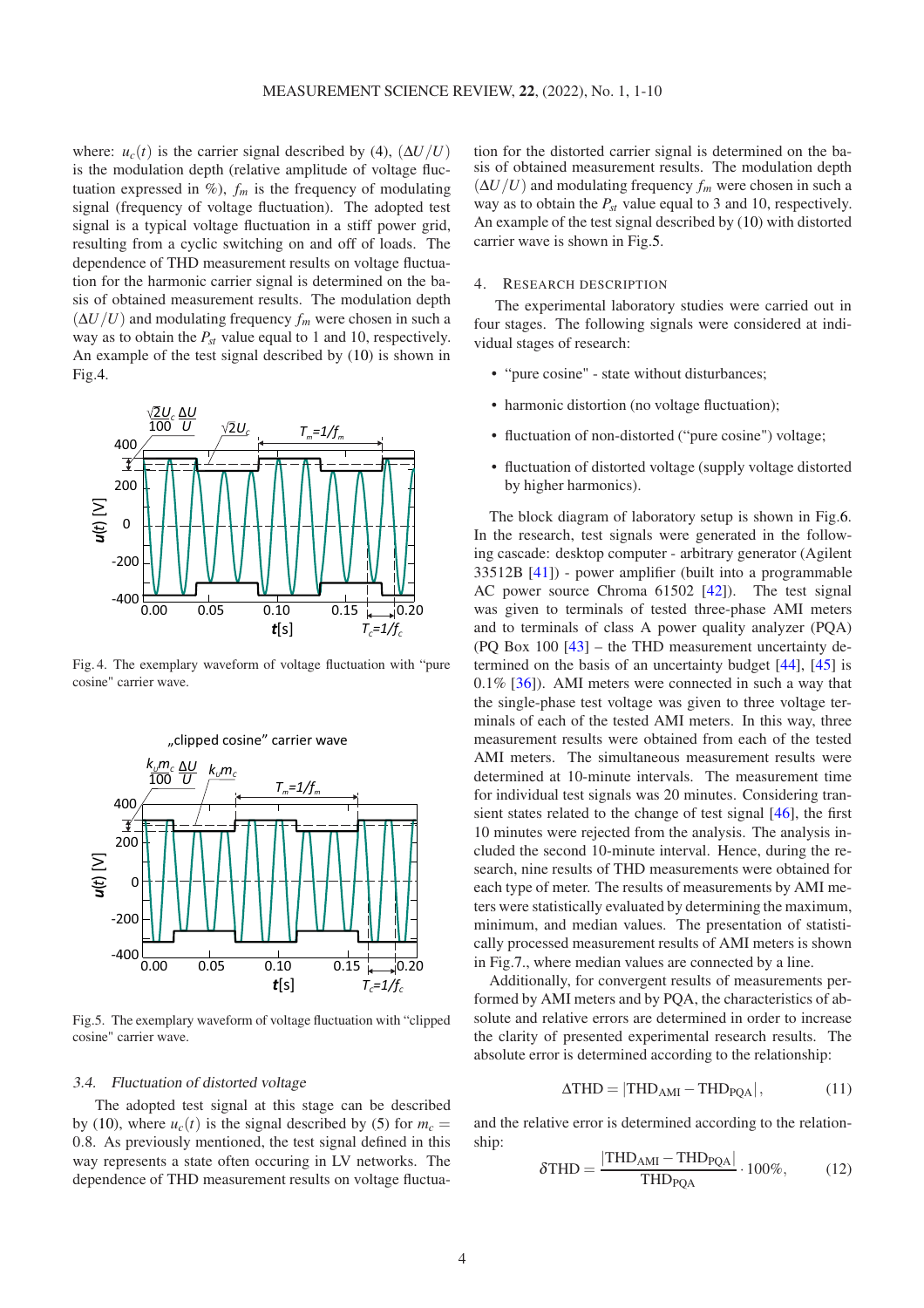where:  $THD<sub>AMI</sub>$  is the THD ratio measured by the tested AMI meters,  $THD_{POA}$  is the reference value obtained from the PQA analyzer. It is worth noting that for the considered cases, the absolute and relative errors are expressed as a percentage.

<span id="page-4-0"></span>

Fig.6. The block diagram of laboratory setup.

<span id="page-4-1"></span>

Fig.7. The method of presenting AMI meter measurement results.

#### 5. RESEARCH RESULTS AND DISCUSSION

#### 5.1. State without disturbances – results and discussion

The obtained results of tested AMI meters and PQA measurements for state without disturbances (see Section [3.1\)](#page-2-6), are presented in Fig[.8.](#page-4-2)

On the basis of obtained research results, it can be noticed that if the supply voltage is non distorted, then measurement results of AMI meters and the PQA analyzer are consistent. The minor inconsistency probably results from the different resolution of analog-to-digital converters in the measurement chains of individual instruments and the type of variable used in the microprocessor calculations. The theoretical THD ratio for the signal shown in Fig[.1.](#page-2-0) is zero. The measured THD ratio is not zero due to imperfections in the test signal generation circuit. The THD ratio measured by PQA can be treated

as a correct value and it can be assumed that the output voltage from the generation system has THD $\approx 0.15\%$ .

<span id="page-4-2"></span>

Fig.8. The results of experimental studies for the "pure cosine" test signal.

# 5.2. Voltage distorted by higher harmonics – results and discussion

THD measurement results for the "clipped cosine" type signal (see Section [3.2\)](#page-2-7) are shown in Fig[.9.](#page-5-0), and THD measurement results for the "sharpened cosine" type signal (see Section [3.2\)](#page-2-7) are shown in Fig[.10.](#page-5-1) The characteristics of absolute and relative errors of THD measurement by AMI meters as a function of *m<sup>c</sup>* are presented (determined using the relationship described by  $(11)$  and by  $(12)$ ), to obtain the necessary clarity of presented research results.

On the basis of obtained research results, it can be notice that THD measurements by AMI meters and by the PQA analyzer are consistent in the case of voltage distorted by higher harmonics. The occurring inconsistency probably results mainly from the implementation of THD measurement method described by [\(3\)](#page-1-2) that includes all harmonics up to the order determined by the bandwidth limitation in individual AMI meters, while the implementation of the THD measurement method described by [\(1\)](#page-1-0) or [\(2\)](#page-1-1) that includes only harmonics up to the order of 40 or 50 (depending on the normative requirements). The inconsistency is particularly noticeable for  $m_c \rightarrow 0$ , where the contribution of higher harmonics increases, the omission of which  $(1)$  and  $(2)$ ) causes a decrease in the measured THD ratio value. On the other hand, for  $m_c = 1$ , there is no harmonic distortion. The absolute error ∆THD is negligible. The increase in the relative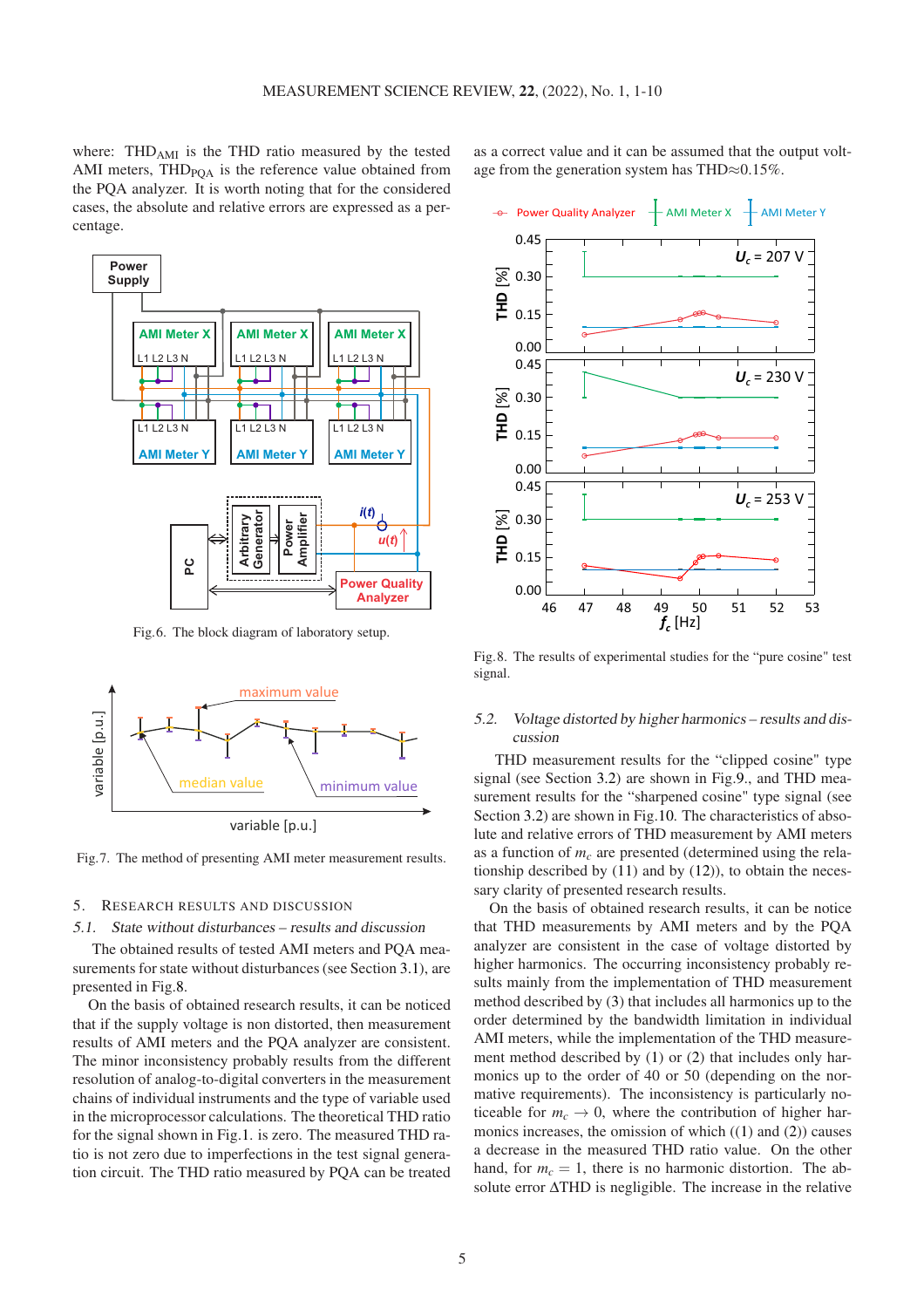error  $\delta$ THD is due to the fact that the reference value tends to 0.

<span id="page-5-0"></span>

Fig. 9. The results of experimental studies for the "clipped cosine" test signal.

<span id="page-5-1"></span>

Fig. 10. The results of experimental studies for the "sharpened cosine" test signal.

# <span id="page-5-4"></span>5.3. Voltage fluctuation – results and discussion

The results of THD measurements by AMI meters and by the PQA analyzer in the case of only voltage fluctuation (see Section [3.3\)](#page-2-8) are presented as the characteristics of THD =  $\mathbf{f}(f_m, P_{st} = \text{const.})$  in Fig[.11.](#page-5-2) and THD =  $f((\Delta U/U), P_{st} = \text{const.})$  in Fig[.12.](#page-5-3)

<span id="page-5-2"></span>

Fig. 11. The characteristics of THD =  $\mathbf{f}(f_m, P_{st} = 1 = \text{const.})$  and  $THD = f(f_m, P_{st} = 10 = \text{const.}).$ 

<span id="page-5-3"></span>

Fig. 12. The characteristics of THD =  $\mathbf{f}((\Delta U/U), P_{st} = 1 = \text{const.})$ and THD =  $\mathbf{f}((\Delta U/U), P_{st} = 10 = \text{const.}).$ 

Analyzing Fig[.11.](#page-5-2) and Fig[.12.](#page-5-3), it can be noticed that the results of THD measurement by AMI meters and by the PQA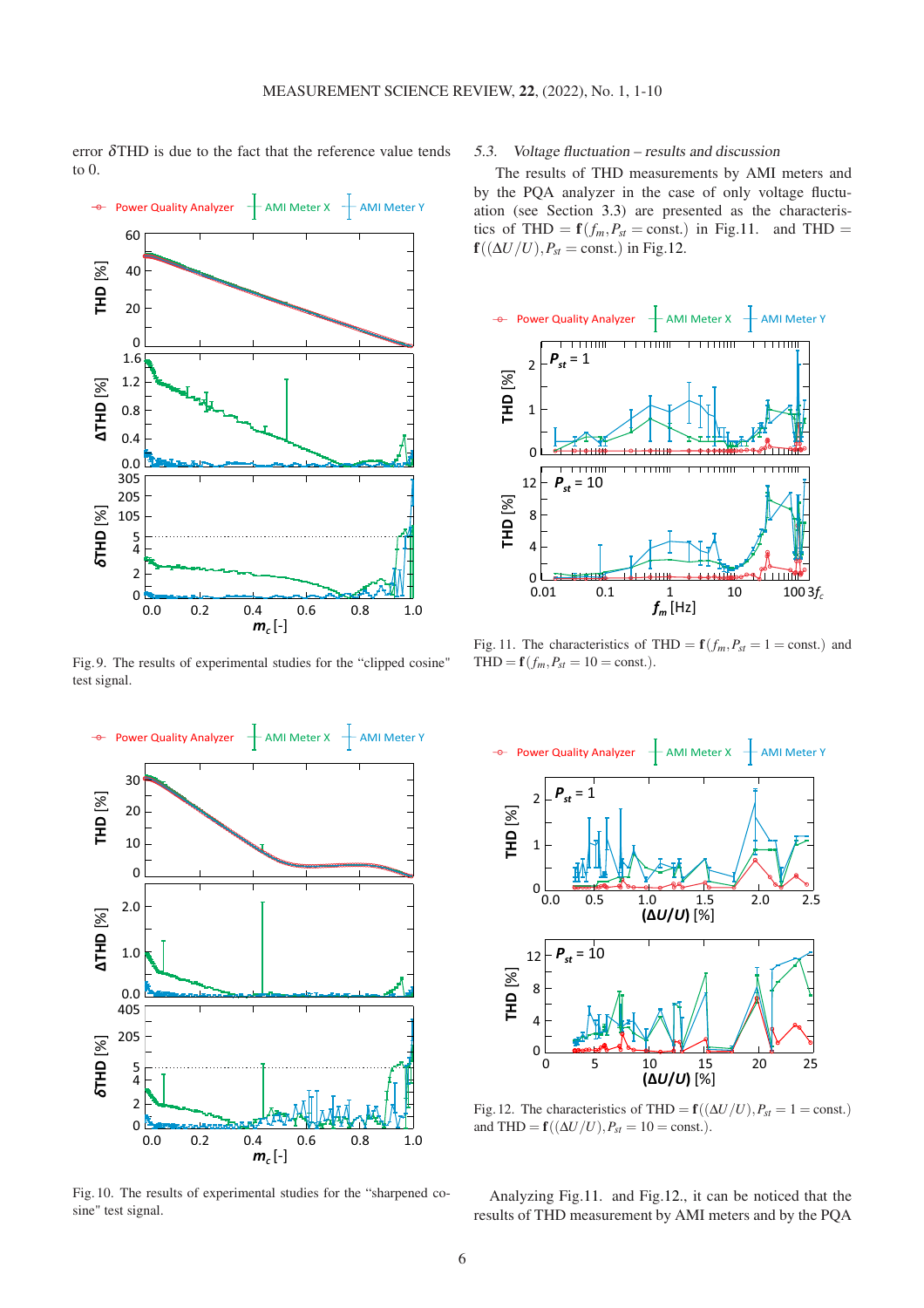<span id="page-6-0"></span>

Fig. 13. The graphical explanation of THD measurement methods by individual instruments.

analyzer are not consistent in the case of voltage fluctuation occurrence. For the THD measurement errors described by [\(11\)](#page-3-2) and [\(12\)](#page-3-3), it can be noticed that the error of THD measurement by AMI meters increases with increasing voltage fluctuation severity and with increasing amplitude of voltage fluctuation. The theoretical THD ratio value given by [\(1\)](#page-1-0) is zero for each case, such that  $f_m$  is not the harmonic of carrier

signal  $u_c(t)$  (in this case the test signal represents the voltage distorted by higher harmonics).

THD ratio values measured by PQA are non-zero for modulating frequency close to total multiply of power frequency  $f_c$ , because the subgrouping algorithm described by  $(2)$  includes non-harmonic components. The inconsistency of results of THD measurement by AMI meters and by the PQA analyzer can be related to the differences in the measurement methods described by [\(2\)](#page-1-1) and [\(3\)](#page-1-2). Equation [\(3\)](#page-1-2) includes, except harmonics and components close to harmonics, also subharmonics and interharmonics (in this research stage caused by voltage fluctuation). A graphic explanation of THD measurement methods by individual instruments is presented in Fig[.13.](#page-6-0) For some cases there is the compliance of THD measurement by AMI meters and by the PQA analyzer. These cases occur when  $f_m \to 0$  (no additional components in the determined signal spectrum for the basic measurement window used in the process of power quality evaluation). The inconsistency between the results of THD measurement by individual AMI meters probably results from the different bandwidth of individual AMI meters.

#### 5.4. Fluctuation of distorted voltage – results and discussion

The results of THD measurements by AMI meters and by the PQA analyzer, in the case of simultaneous occurrence of voltage fluctuation and voltage distortion (see Section [3.4\)](#page-3-4), are presented as the characteristics of THD =  $\mathbf{f}(f_m, P_{st} = \text{const.})$  in Fig[.14.](#page-6-1) and THD =  $f((\Delta U/U), P_{st} = \text{const.})$  in Fig[.15.](#page-7-3)

Analyzing Fig[.14.](#page-6-1) and Fig[.15.](#page-7-3), it can be noticed that the results of THD measurement by AMI meters and by the PQA analyzer are not consistent in the case of simultaneous occurrence of voltage fluctuation and voltage distortion. For the THD measurement errors described by [\(11\)](#page-3-2) and [\(12\)](#page-3-3), it can

<span id="page-6-1"></span>

Fig. 14. The characteristics THD =  $f(f_m, P_{st} = 3 = \text{const.})$  and THD =  $f(f_m, P_{st} = 10 = \text{const.})$  for "clipped cosine" carrier wave with  $m_c = 0.8$ .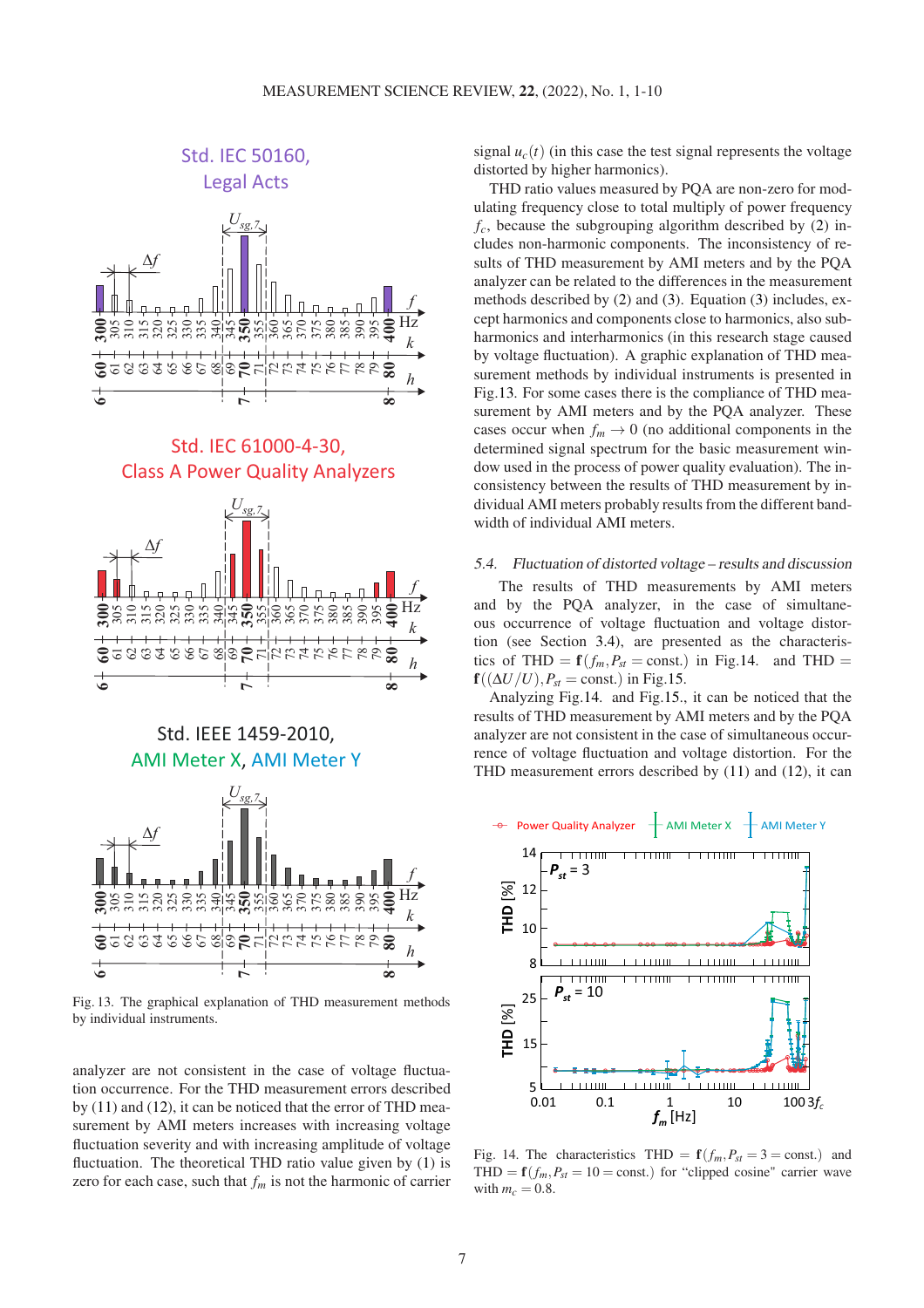be noticed that the error of THD measurement by AMI meters increases with increasing voltage fluctuation severity and with increasing amplitude of voltage fluctuation. The possible cause of inconsistency between results of THD measurements is the same as described in Section [5.3.](#page-5-4) For some cases there is the compliance of THD measurement by AMI meters and by the PQA analyzer. These cases occur when  $f_m \to 0$  (no additional components in the determined signal spectrum for the basic measurement window used in the process of power quality evaluation).

<span id="page-7-3"></span>

Fig. 15. The characteristics THD =  $f((\Delta U/U), P_{st} = 3 = \text{const.})$ and THD =  $f((\Delta U/U), P_{st} = 10 = \text{const.})$  for "clipped cosine" carrier wave with  $m_c = 0.8$ .

<span id="page-7-4"></span>

Fig. 16. The characteristic of THD =  $\mathbf{f}(m_c, (\Delta U/U) = 18.9055\%$  = const.,  $f_m = 135.55 \text{ Hz} = \text{const.}$ ) for "clipped cosine" carrier wave.

As part of this stage, the compliance of THD measurement was additionally examined depending on the distortion level (clipping level  $m_c$ ) in the case of simultaneous occurrence of voltage fluctuation and voltage distortion. For this purpose, the test signal described by [\(10\)](#page-2-5) was adopted, where the carrier signal  $u_c(t)$  is the signal distorted by higher har-monics ("clipped cosine") given by [\(5\)](#page-2-2) with  $m_c \in [0.5; 1.0]$ . The additional studies were performed for a constant modu-

lation depth  $(\Delta U/U) = 18.9055\%$  and for a constant modulating frequency  $f_m = 135.55$  Hz. For the adopted parameters, the obtained *Pst* value is equal to 3. The results of additional studies from this stage for the "clipped cosine" carrier wave are presented in the characteristic THD =  $f(m_c, (\Delta U/U) = \text{const.}, f_m = \text{const.})$  in Fig[.16.](#page-7-4) On the basis of the obtained results, we can notice the influence of distortion level (clipping level *mc*) with simultaneous occurrence of voltage fluctuation with constant amplitude and frequency on THD measurement results.

### 6. CONCLUSIONS

The paper presents the problem of THD measurement performed by commonly used AMI energy meters, considering real states occurring in the power grid (in particular in LV networks). When there is no disturbance or when there is voltage distortion caused by higher harmonics, THD measurements performed by AMI meters are consistent with THD measurements performed by instruments dedicated to power quality measurements (class A power quality analyzer). In the case of voltage distortion caused by higher harmonics, minor differences occur for voltage distortion with a significant contribution of higher harmonics, which is related to the limited harmonic order in implemented THD measurement method. In the case of voltage fluctuation (when the supply voltage is distorted or when the supply voltage is non distorted), there is the significant inconsistency in the results of THD measurement by AMI meters and by the class A power quality analyzer. The inconsistency of measurement results is probably due to used different THD definitions, which are not equal if voltage fluctuations occur. In this case, the THD ratio defined by the standard [\[24\]](#page-8-20) includes not only the harmonics and spectrum components with a frequency close to the harmonic frequency (such as the THD ratio defined by the standard  $[16]$ ), but also interharmonics and subharmonics. Considering new legal documents forcing the installation of AMI meters as the basic tool for monitoring the power quality, a significant problem occurs forcing the standardization of THD measurement methods. In particular, that the later verification of results of measurements performed by AMI energy meters using class A power quality analyzers can be impossible, because disturbing phenomena can-not occur during such control measurements (no possibility of retrospection).

#### ACKNOWLEDGEMENT

The work was supported by the Foundation for Polish Science (FNP) under Stipend START 45.2021.

## <span id="page-7-0"></span>**REFERENCES**

- [1] IEC (2015). IEC Std. 50160: Voltage characteristics of electricity supplied by public distribution networks.
- <span id="page-7-1"></span>[2] IEC (2021)a. IEV number 161-08-18, short-term flicker indicator. http://www.electropedia.org/.
- <span id="page-7-2"></span>[3] IEC (2021)b. IEV number 161-08-19, long-term flicker indicator. http://www.electropedia.org/.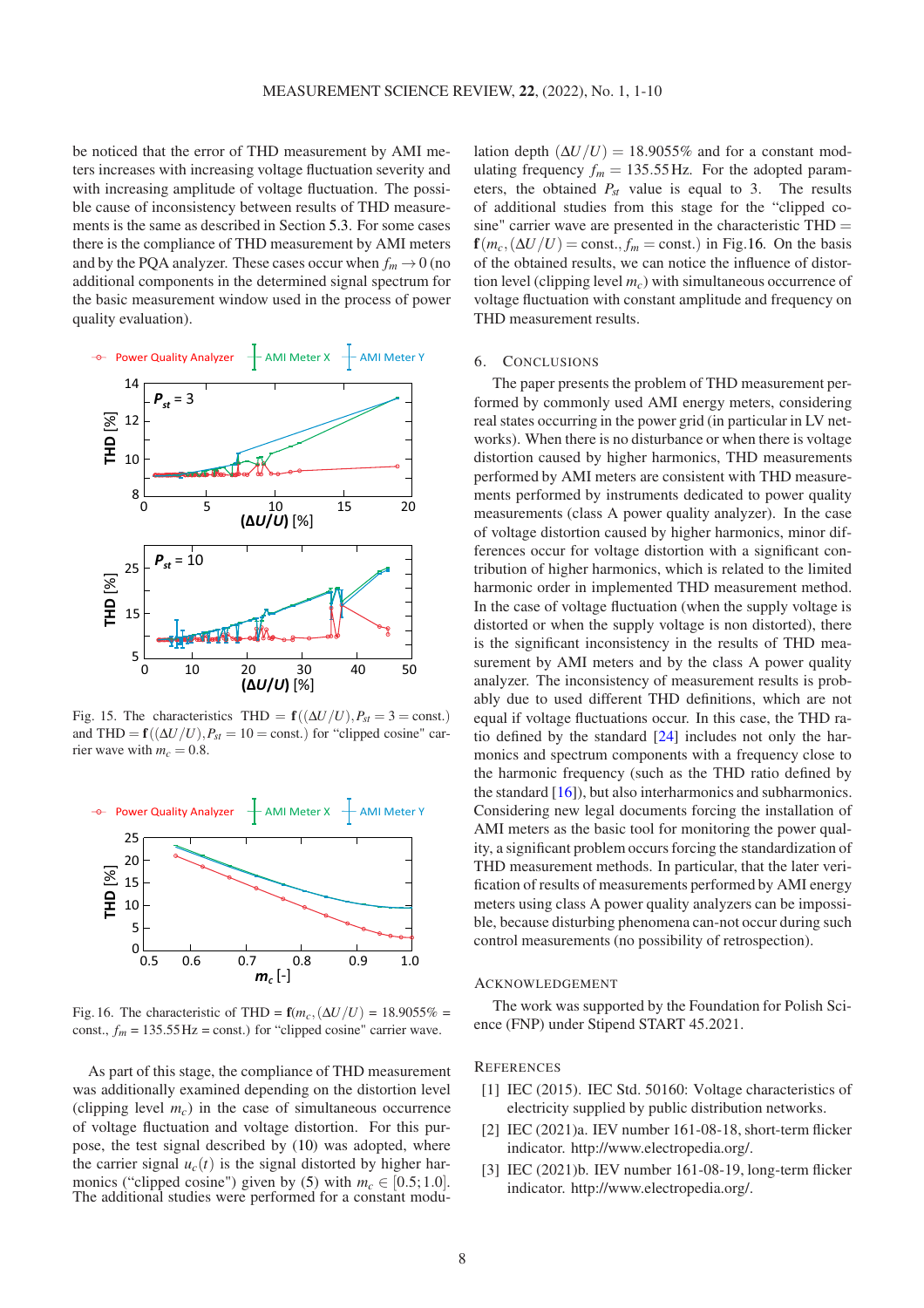- <span id="page-8-0"></span>[4] IEC (2021)c. IEV number 551-20-13, total harmonic ratio / total harmonic distortion. http://www.electropedia.org/.
- <span id="page-8-1"></span>[5] CEER (2016). 6th CEER Benchmarking Report on all the Quality of Electricity and Gas Supply 2016.
- <span id="page-8-2"></span>[6] IEC (2015). IEC Std. 61000-4-30: Testing and measurement techniques – Power quality measurement methods.
- <span id="page-8-3"></span>[7] Aiello, M., Cataliotti, A., Favuzza, S., Graditi, G. (2006). Theoretical and experimental comparison of total harmonic distortion factors for the evaluation of harmonic and interharmonic pollution of grid-connected photovoltaic systems. *IEEE Transactions on Power Delivery* 21(3), 1390–1397.
- <span id="page-8-4"></span>[8] Ruderman, A. (2015). About voltage total harmonic distortion for single- and three-phase multilevel inverters. *IEEE Transactions on Industrial Electronics* 62(3), 1548–1551.
- <span id="page-8-5"></span>[9] Collin, A., Djokic, S., Drapela, J., Langella, R., Testa, A. (2019). Proposal of a desynchronized processing technique for assessing high-frequency distortion in power systems. *IEEE Transactions on Instrumentation and Measurement* 68(10), 3883–3891.
- <span id="page-8-6"></span>[10] IEC (2021)a. IEV number 614-01-28, Flicker. http://www.electropedia.org/.
- <span id="page-8-7"></span>[11] IEC (2021)b. IEV number 161-08-05, voltage fluctuation. http://www.electropedia.org/.
- <span id="page-8-8"></span>[12] Antic, B., Mitrovic, Z., Vujicic, V. (2012). A method for harmonic measurement of real power grid signals with frequency drift using instruments with internally generated reference frequency. *Measurement Science Review* 12(6), 277–285.
- <span id="page-8-9"></span>[13] Bartman, J., Kwiatkowski, B. (2018). The influence of measurement methodology on the accuracy of electrical waveform distortion analysis. *Measurement Science Review* 18(2), 72–78.
- <span id="page-8-10"></span>[14] Espel, P., Poletaeff, A., Ndilimabaka, H. (2010). Traceability of voltage measurements for non-sinusoidal waveforms. *Measurement Science Review* 10(6), 200– 204.
- <span id="page-8-11"></span>[15] ] Szolik, I., Kovac, K., Smiesko, V. (2003). Influence of digital signal processing on precision of power quality parameters measurement. *Measurement Science Review* 3(1), 35–38.
- <span id="page-8-12"></span>[16] IEC (2011). IEC Std. 61000-4-7: Testing and measurement techniques – general guide on harmonics and interharmonics measurements and instrumentation, for power supply systems and equipment connected thereto.
- <span id="page-8-13"></span>[17] Wiczynski, G. (2020). Determining location of voltage fluctuation source in radial power grid. *Electric Power Systems Research* 180, art. no. 106069.
- <span id="page-8-14"></span>[18] Kuwałek, P. (2021). Estimation of parameters associated with individual sources of voltage fluctuations. *IEEE Transactions on Power Delivery* 36(1), 351–361.
- <span id="page-8-15"></span>[19] Wei, S., Vanko, B., Kochan, O., Kochan, R., Su, J.

(2019). Improving monitoring of pulse distortions of voltage in power networks. *Tekhnichna elektrodynamika* 4, 65–69.

- <span id="page-8-16"></span>[20] Otomanski, P., Wiczynski, G. (2011). The usage of voltage and current fluctuation for localization of disturbing loads supplied from power grid. *Przeglad Elektrotechniczny* 87(1), 107–111.
- <span id="page-8-17"></span>[21] Lisowski, M., Masnicki, R., Mindykowski, J. (2019). Plc-enabled low voltage distribution network topology monitoring. *IEEE Transactions on Smart Grid* 10(6), 6436–6448.
- <span id="page-8-18"></span>[22] Chmielowiec, K., Wiczynski, G., Rodziewicz, T., Firlit, A., Dutka, M., Piatek, K. (2020). Location of power quality disturbances sources using aggregated data from energy meters. In: *2020 12th International Conference and Exhibition on Electrical Power Quality and Utilisation- (EPQU)*. pp. 1–5.
- <span id="page-8-19"></span>[23] Legal Act (2020). Act amending the Act - Energy Law and certain other Acts, Minister of Climate (formerly Minister of Energy).
- <span id="page-8-20"></span>[24] IEEE (2010). IEEE Std. 1459-2010 - IEEE Standard Definitions for the Measurement of Electric Power Quantities Under Sinusoidal, Nonsinusoidal, Balanced, or Unbalanced Conditions.
- <span id="page-8-21"></span>[25] Dyer, S., Dyer, J. (2011). Distortion: Total harmonic distortion in an asymmetrically clipped sinewave. *IEEE Instrumentation Measurement Magazine* 14(2), 48–51.
- <span id="page-8-22"></span>[26] Zhu, K., Sun, P., Zhou, L., Du, X., Luo, Q. (2020). Frequency-division virtual impedance shaping control method for grid-connected inverters in a weak and distorted grid. *IEEE Transactions on Power Electronics* 35(8), 8116–8129.
- <span id="page-8-23"></span>[27] Balasubramaniam, P., Prabha, S. (2015). Power quality issues, solutions and standards: A technology review. *Journal of Applied Science and Engineering* 18(4), 371– 380.
- <span id="page-8-24"></span>[28] Wu, C., Gao, Y., Li, C., Cao, Y., Iravani, R. (2020). Analytic mode decomposition and windowed three-point interpolated chirp-z transform for voltage flicker components detection. *Electric Power Systems Research* 186, art. no. 106382.
- <span id="page-8-25"></span>[29] Kuwa $\acute{L}$ , ek, P. (2020). Am modulation signal estimation allowing further research on sources of voltage fluctuations. *IEEE Transactions on Industrial Electronics* 67(8), 6937–6945.
- <span id="page-8-26"></span>[30] Wiczynski, G. (2017). Estimation of pst indicator values on the basis of voltage fluctuation indices. *IEEE Transactions on Instrumentation and Measurement* 66(8), 2046–2055.
- <span id="page-8-27"></span>[31] Espel, P. (2010). Comparison of three accurate methods for flicker measurements. *Metrologia* 47(3), 287–294.
- <span id="page-8-28"></span>[32] Valtierra-Rodriguez, M., Romero-Troncoso, R., Osornio-Rios, R., Garcia-Perez, A. (2014). Detection and classification of single and combined power quality disturbances using neural networks. *IEEE Transactions*